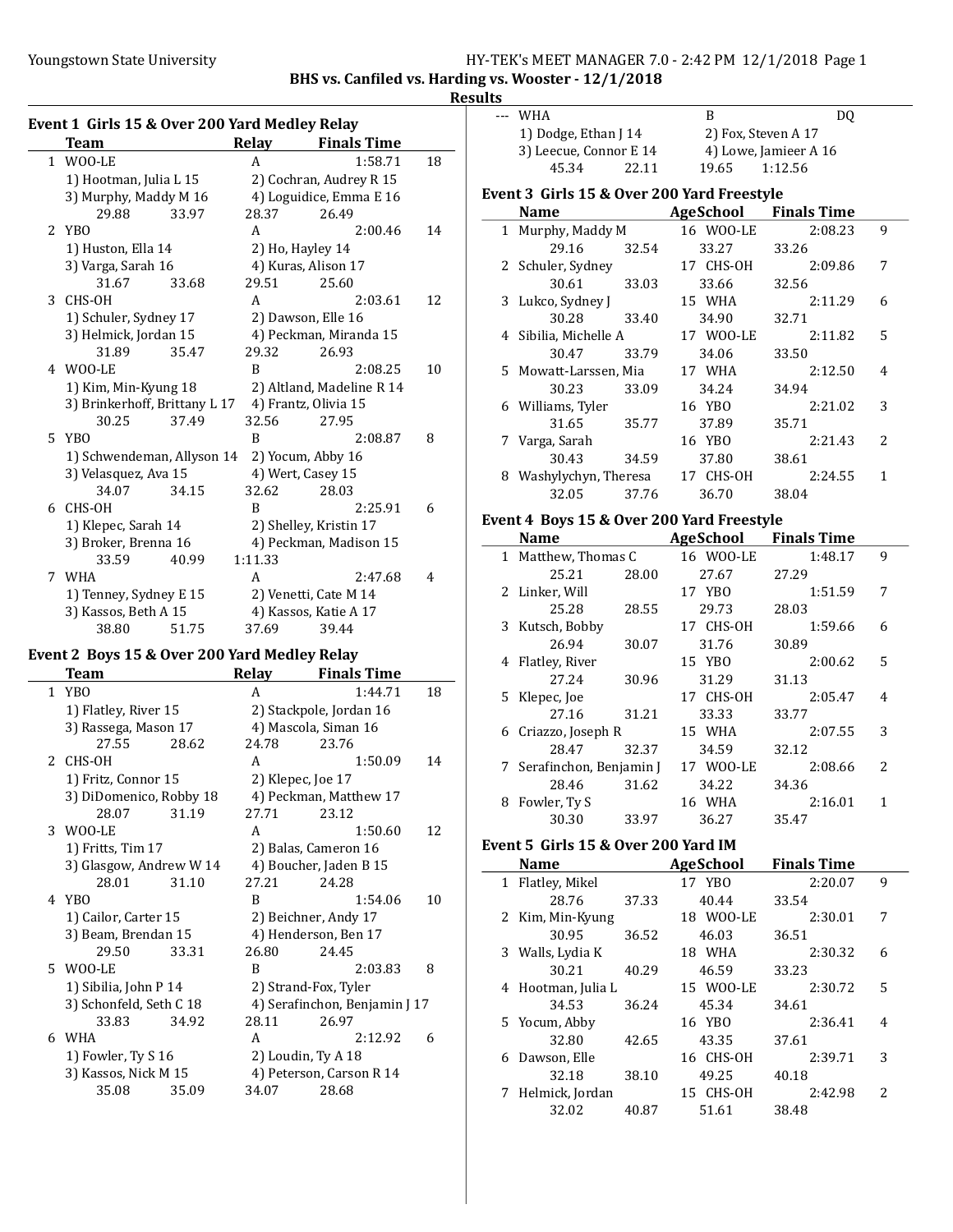# Youngstown State University The Magnostown State University Fig. 2.42 PM 12/1/2018 Page 2

BHS vs. Canfiled vs. Harding vs. Wooster - 12/1/2018

#### Results

|                | (Event 5 Girls 15 & Over 200 Yard IM)     |       |    |                  |                    |                |
|----------------|-------------------------------------------|-------|----|------------------|--------------------|----------------|
|                | <b>Name</b>                               |       |    | AgeSchool        | <b>Finals Time</b> |                |
|                | 8 Tenney, Sydney E                        |       |    | 15 WHA           | 2:53.71            | 1              |
|                | 37.74                                     | 44.79 |    | 49.73            | 41.45              |                |
|                | Event 6 Boys 15 & Over 200 Yard IM        |       |    |                  |                    |                |
|                | <b>Name</b>                               |       |    | <b>AgeSchool</b> | <b>Finals Time</b> |                |
| $1\,$          | Stackpole, Jordan                         |       |    | 16 YBO           | 2:06.24            | 9              |
|                | 25.91                                     | 32.85 |    | 37.80            | 29.68              |                |
| 2              | Glasgow, Andrew W                         |       |    | 14 WOO-LE        | 2:20.88            | 7              |
|                | 29.29                                     | 35.44 |    | 42.45            | 33.70              |                |
| 3              | Mascola, Siman                            |       |    | 16 YBO           | 2:22.25            | 6              |
|                | 29.30                                     | 38.60 |    | 43.02            | 31.33              |                |
| 4              | Fritts, Tim                               |       |    | 17 WOO-LE        | 2:22.33            | 5              |
|                | 29.16                                     | 36.06 |    | 44.68            | 32.43              |                |
| 5              | DiDomenico, Robby                         |       |    | 18 CHS-OH        | 2:25.04            | 4              |
|                | 29.42                                     | 38.74 |    | 45.05            | 31.83              |                |
| 6              | DiCenso, Tino J                           |       |    | 16 WHA           | 2:25.40            | 3              |
|                | 29.62                                     | 39.00 |    | 42.00            | 34.78              |                |
| 7              | Fritz, Connor                             |       |    | 15 CHS-OH        | 2:25.80            | 2              |
|                | 29.55                                     | 36.01 |    | 46.43            | 33.81              |                |
| 8              | Kassos, Nick M                            |       |    | 15 WHA           | 2:53.65            | 1              |
|                | 36.53                                     | 47.30 |    | 47.24            | 42.58              |                |
|                | Event 7 Girls 15 & Over 50 Yard Freestyle |       |    |                  |                    |                |
|                | <b>Name</b>                               |       |    | <b>AgeSchool</b> | <b>Finals Time</b> |                |
| $1\,$          | Chelf, Gracie A                           |       |    | 15 WOO-LE        | 25.51              | 9              |
| 2              | Markovitch, Jennah                        |       | 17 | YBO              | 25.59              | 7              |
| 3              | Kuras, Alison                             |       |    | 17 YBO           | 26.44              | 6              |
| $\overline{4}$ | Miller, Holly C                           |       |    | 17 WOO-LE        | 27.02              | 5              |
|                | 5 Peckman, Miranda                        |       |    | 15 CHS-OH        | 27.58              | 4              |
| 6              | McBane, Katie A                           |       |    | 17 WHA           | 27.74              | 3              |
| 7              | Kelty, Isabella                           |       |    | 16 CHS-OH        | 29.47              | $\overline{c}$ |
| 8              | Kassos, Beth A                            |       |    | 15 WHA           | 32.60              | 1              |
| $---$          | Wert, Casey                               |       |    | 15 YBO           | X28.74             |                |
|                | --- Chelf, Emma M                         |       |    | 15 WOO-LE        | X29.60             |                |
|                | --- Peckman, Madison                      |       |    | 15 CHS-OH        | X29.71             |                |
|                | --- Durham, Mackenzie                     |       |    | 16 CHS-OH        | X29.89             |                |
|                | --- Folks, Michaela R                     |       |    | 16 WOO-LE        | X30.33             |                |
|                | --- Widrig, MacKenzie                     |       |    | 17 YBO           | X30.51             |                |
| ---            | Glasgow, Anna K                           |       | 15 |                  |                    |                |
|                | Rasdall, Teagan E                         |       | 17 | WOO-LE<br>WOO-LE | X30.87             |                |
|                |                                           |       | 15 |                  | X31.18             |                |
|                | Murphy, Makaylee D<br>Castellano, Julia   |       | 17 | WOO-LE           | X31.29             |                |
| ---            |                                           |       |    | YBO              | X32.12             |                |
| ---            | Searcy, Tessa                             |       | 14 | CHS-OH           | X32.26             |                |
|                | Altland, Madeline R                       |       | 14 | WOO-LE           | X32.27             |                |
| ---            | Pondillo, Emily                           |       | 15 | CHS-OH           | X33.16             |                |
| ---            | Koellner, Corra                           |       | 14 | YB <sub>0</sub>  | X36.08             |                |
| ---            | Kassos, Katie A                           |       | 17 | WHA              | X38.42             |                |
| ---            | Venetti, Cate M                           |       | 14 | WHA              | X38.80             |                |
| $---$          | Bellino, Bella                            |       | 14 | CHS-OH           | X40.04             |                |
| ---            | Allison, Marissa                          |       | 16 | YBO              | X42.49             |                |

# Event 8 Boys 15 & Over 50 Yard Freestyle

 $\overline{a}$ 

| <b>Name</b>        | AgeSchool | <b>Finals Time</b> |   |
|--------------------|-----------|--------------------|---|
| 1 Basista, Noah    | 17 YBO    | 22.01              | q |
| 2 Paris, Jason     | 17 CHS-OH | 22.58              |   |
| 3 Peckman, Matthew | 17 CHS-OH | 23.25              | 6 |
| 4 Rassega, Mason   | 17 YBO    | 23.32              | 5 |

|     | 5 Ward, Kyle S                              | 17 | WOO-LE                     | 23.34                         | 4 |
|-----|---------------------------------------------|----|----------------------------|-------------------------------|---|
|     | 6 Leecue, Brendan C                         | 16 | WHA                        | 23.91                         | 3 |
| 7   | Vencel, Matthew T                           |    | 15 WHA                     | 26.16                         | 2 |
|     | 8 Strand-Fox, Tyler                         |    | WOO-LE                     | 26.45                         | 1 |
|     | --- Dietz, James                            | 18 | CHS-OH                     | X23.75                        |   |
|     | --- Dietz, Luke                             | 14 | CHS-OH                     | X24.40                        |   |
|     | --- Vasko, Steven                           | 16 | YBO                        | X26.30                        |   |
|     | --- Lubell, Xavier A                        |    | WOO-LE                     | X27.88                        |   |
|     | --- Strand-Fox, Aiden C                     |    | WOO-LE                     | X28.01                        |   |
|     | --- Bell, Jonathan T                        |    | 18 WHA                     | X28.33                        |   |
|     | --- Peterson, Carson R                      |    | 14 WHA                     | X28.51                        |   |
|     | --- Miles, Ryan T                           |    | 15 WOO-LE                  | X28.76                        |   |
|     | --- Parker, Liam                            |    | 14 YBO                     | X28.96                        |   |
|     | --- Leecue, Connor E                        |    | 14 WHA                     | X29.27                        |   |
|     | --- Reed, Korbin S                          |    | 16 WOO-LE                  | X30.19                        |   |
|     |                                             |    |                            |                               |   |
|     | --- Fox, Steven A                           |    | 17 WHA                     | X30.25                        |   |
|     | --- Behun, Jackson                          |    | 15 YBO                     | X30.45                        |   |
|     | --- Nelson, Rielly W                        |    | WOO-LE                     | X30.83                        |   |
|     | --- Fearon, Riley                           |    | 17 WOO-LE                  | X31.21                        |   |
|     | --- Thomas, Jacob                           | 16 | YBO                        | X32.53                        |   |
|     | --- Vasko, Matthew                          |    | 14 YBO                     | X34.81                        |   |
|     | --- Lowe, Jamieer A                         |    | 16 WHA                     | X35.42                        |   |
|     | --- Dodge, Ethan J                          |    | 14 WHA                     | X37.77                        |   |
|     | --- Slick, Ethan                            | 13 | YBO                        | X45.05                        |   |
|     | Event 9 Girls 15 & Over 1 mtr Diving        |    |                            |                               |   |
|     | <b>Name</b>                                 |    | <b>AgeSchool</b>           | <b>Finals Score</b>           |   |
|     | 1 Balas, Brook N                            |    | WOO-LE                     | 228.30                        | 9 |
|     | 2 Kelso, Gizzy                              |    | 17 YBO                     | 204.15                        | 7 |
|     |                                             |    |                            |                               |   |
|     |                                             |    |                            |                               |   |
|     | 3 Ricciuti, Madison                         |    | 16 YBO                     | 182.72                        | 6 |
| 4   | Davis, Fiona G                              |    | 18 WOO-LE                  | 135.45                        | 5 |
|     | Event 10 Boys 15 & Over 1 mtr Diving        |    |                            |                               |   |
|     | Name                                        |    |                            |                               |   |
|     |                                             |    | <b>AgeSchool</b><br>18 WHA | <b>Finals Score</b><br>203.15 | 9 |
|     | 1 Loudin, Ty A                              | 15 | YB <sub>0</sub>            | 186.15                        | 7 |
|     | 2 Anzevino, Teddy                           |    |                            |                               | 6 |
|     | 3 Leecue, Connor E                          |    | 14 WHA                     | 152.60                        |   |
|     | Event 11 Girls 15 & Over 100 Yard Butterfly |    |                            |                               |   |
|     | <b>Name</b>                                 |    | <b>AgeSchool</b>           | <b>Finals Time</b>            |   |
|     | 1 Flatley, Mikel                            |    | 17 YBO                     | 1:01.50                       | 9 |
|     | 28.56<br>32.94                              |    |                            |                               |   |
|     | 2 McBane, Katie A                           |    | 17 WHA                     | 1:07.58                       | 7 |
|     | 31.05<br>36.53                              |    |                            |                               |   |
|     | 3 Varga, Sarah                              |    | 16 YBO                     | 1:08.28                       | 6 |
|     | 31.77<br>36.51                              |    |                            |                               |   |
| 4   | Helmick, Jordan                             | 15 | CHS-OH                     | 1:10.10                       | 5 |
|     | 31.63<br>38.47                              |    |                            |                               |   |
| 5   | Sibilia, Michelle A                         |    | 17 WOO-LE                  | 1:10.25                       | 4 |
|     | 32.64<br>37.61                              |    |                            |                               |   |
| 6   | Brinkerhoff, Brittany L                     |    | 17 WOO-LE                  | 1:17.53                       | 3 |
|     | 34.89<br>42.64                              |    |                            |                               |   |
| 7   | Ahmad, Sabreen                              | 16 | CHS-OH                     | 1:43.89                       | 2 |
|     | 44.84<br>59.05                              |    |                            |                               |   |
|     | Schwendeman, Allyson                        |    | 14 YBO                     | X1:18.36                      |   |
|     | 33.80<br>44.56                              |    |                            |                               |   |
| --- | Castellano, Julia                           |    | 17 YBO                     | X1:18.80                      |   |
|     | 35.70<br>43.10                              |    |                            |                               |   |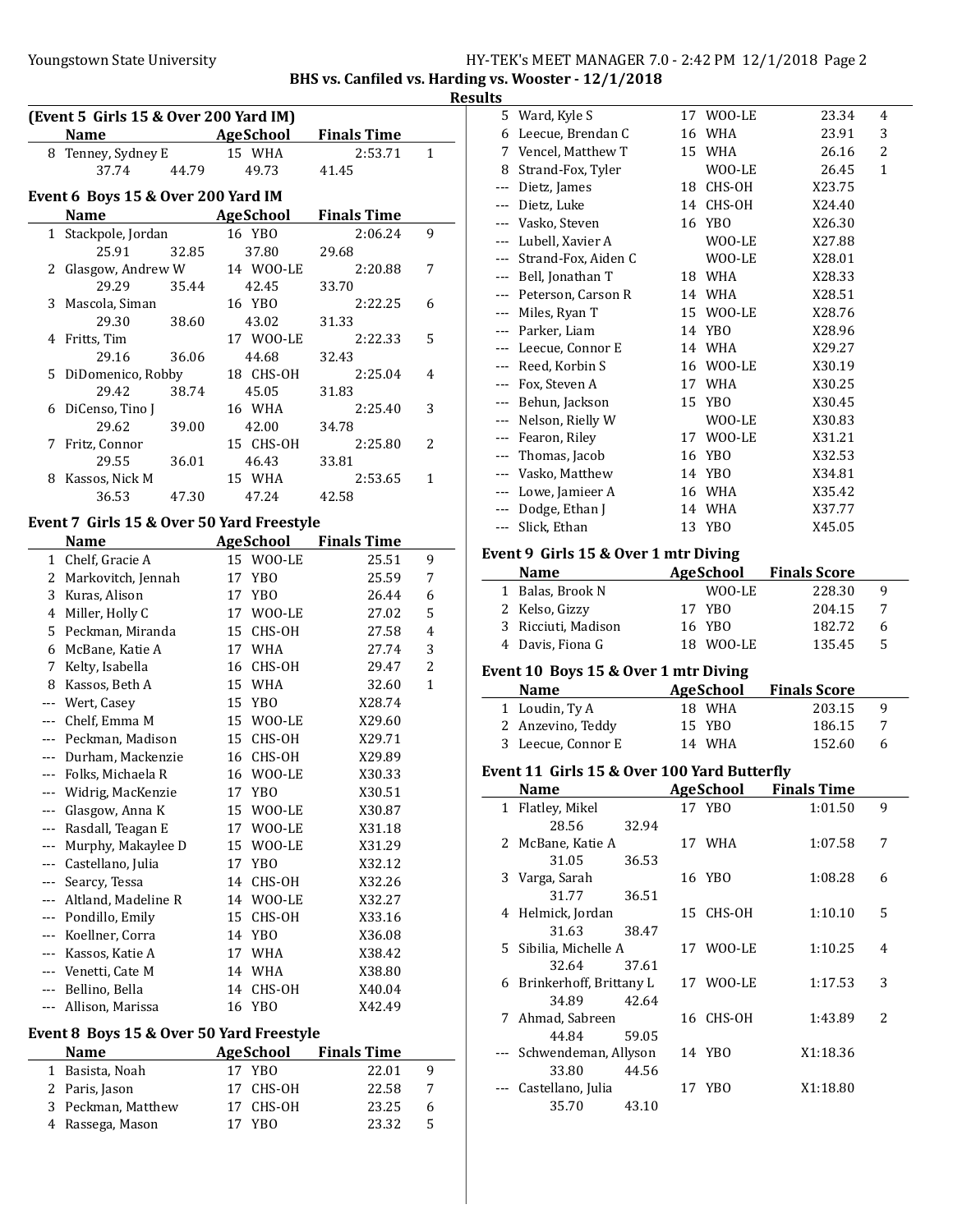# Youngstown State University The Management State University HY-TEK's MEET MANAGER 7.0 - 2:42 PM 12/1/2018 Page 3

BHS vs. Canfiled vs. Harding vs. Wooster - 12/1/2018 **Results** 

|   | Event 12 Boys 15 & Over 100 Yard Butterfly |       |                  |                    |                          |
|---|--------------------------------------------|-------|------------------|--------------------|--------------------------|
|   | Name                                       |       | <b>AgeSchool</b> | <b>Finals Time</b> |                          |
|   | 1 DunLany, Matthew                         |       | 16 YBO           | 53.29              | 9                        |
|   | 24.71                                      | 28.58 |                  |                    |                          |
| 2 | Stackpole, Jordan                          |       | 16 YBO           | 56.15              | 7                        |
|   | 26.31                                      | 29.84 |                  |                    |                          |
|   | 3 Leecue, Brendan C                        |       | 16 WHA           | 57.35              | 6                        |
|   | 26.47                                      | 30.88 |                  |                    |                          |
|   | 4 Kutsch, Bobby                            |       | 17 CHS-OH        | 1:01.48            | 5                        |
|   | 28.41                                      | 33.07 |                  |                    |                          |
|   | 5 Balas, Cameron                           |       | 16 WOO-LE        | 1:01.71            | 4                        |
|   | 27.96                                      | 33.75 |                  |                    |                          |
|   | 6 Schonfeld, Seth C                        |       | 18 WOO-LE        | 1:03.93            | 3                        |
|   | 28.87                                      | 35.06 |                  |                    |                          |
| 7 | Dietz, James                               |       | 18 CHS-OH        | 1:04.08            | $\overline{\mathcal{L}}$ |
|   | 28.59                                      | 35.49 |                  |                    |                          |
|   | Beam, Brendan                              |       | 15 YBO           | X1:04.85           |                          |
|   | 29.30                                      | 35.55 |                  |                    |                          |
|   | Vasko, Steven                              |       | 16 YBO           | X1:07.39           |                          |
|   | 31.30                                      | 36.09 |                  |                    |                          |
|   | Colonna, Nick                              |       | 16 CHS-OH        | X1:08.84           |                          |
|   | 31.13                                      | 37.71 |                  |                    |                          |

#### Event 13 Girls 15 & Over 100 Yard Freestyle

| <b>Name</b>           |       |    | <b>AgeSchool</b> | <b>Finals Time</b> |                |
|-----------------------|-------|----|------------------|--------------------|----------------|
| 1 Chelf, Gracie A     |       |    | 15 WOO-LE        | 55.93              | 9              |
| 26.58                 | 29.35 |    |                  |                    |                |
| 2 Markovitch, Jennah  |       |    | 17 YBO           | 57.63              | 7              |
| 27.15                 | 30.48 |    |                  |                    |                |
| 3 Dinapoli, Alyssa    |       |    | 16 YBO           | 58.36              | 6              |
| 28.31                 | 30.05 |    |                  |                    |                |
| 4 Miller, Holly C     |       |    | 17 WOO-LE        | 59.64              | 5              |
| 27.91                 | 31.73 |    |                  |                    |                |
| 5 Lukco, Sydney J     |       |    | 15 WHA           | 1:00.51            | 4              |
| 29.01                 | 31.50 |    |                  |                    |                |
| 6 Mowatt-Larssen, Mia |       |    | 17 WHA           | 1:02.58            | 3              |
| 30.02                 | 32.56 |    |                  |                    |                |
| 7 Peckman, Miranda    |       | 15 | CHS-OH           | 1:02.82            | $\overline{2}$ |
| 29.33                 | 33.49 |    |                  |                    |                |
| 8 Shelley, Kristin    |       |    | 17 CHS-OH        | 1:11.16            | 1              |
| --- Kelso, Madison    |       |    | 14 YBO           | X1:06.79           |                |
| 31.40                 | 35.39 |    |                  |                    |                |
| --- Hiner, Cassie J   |       |    | 15 WOO-LE        | X1:07.86           |                |
| 31.98                 | 35.88 |    |                  |                    |                |
| Glasgow, Anna K       |       |    | 15 WOO-LE        | X1:09.38           |                |
| 32.55                 | 36.83 |    |                  |                    |                |
| Broker, Brenna        |       | 16 | CHS-OH           | X1:15.12           |                |
| 35.40                 | 39.72 |    |                  |                    |                |
| --- Pondillo, Emily   |       |    | 15 CHS-OH        | X1:16.31           |                |
| Koellner, Corra       |       |    | 14 YBO           | X1:19.71           |                |
| 38.20                 | 41.51 |    |                  |                    |                |
| Venetti, Cate M       |       |    | 14 WHA           | X1:24.99           |                |
| 40.43                 | 44.56 |    |                  |                    |                |
| --- Kassos, Katie A   |       |    | 17 WHA           | X1:27.46           |                |
| 41.16                 | 46.30 |    |                  |                    |                |

|    | <b>Name</b>             |       | AgeSchool | <b>Finals Time</b> |                |
|----|-------------------------|-------|-----------|--------------------|----------------|
|    | 1 Linker, Will          |       | 17 YBO    | 49.66              | 9              |
|    | 24.24                   | 25.42 |           |                    |                |
|    | 2 Paris, Jason          |       | 17 CHS-OH | 50.53              | 7              |
|    | 24.41                   | 26.12 |           |                    |                |
|    | 3 Ward, Kyle S          |       | 17 WOO-LE | 50.98              | 6              |
|    | 24.43                   | 26.55 |           |                    |                |
|    | 4 Rassega, Mason        |       | 17 YBO    | 52.34              | 5              |
|    | 24.62                   | 27.72 |           |                    |                |
| 5. | Dietz, Luke             |       | 14 CHS-OH | 53.63              | 4              |
|    | 25.57                   | 28.06 |           |                    |                |
|    | 6 Vencel, Matthew T     |       | 15 WHA    | 56.15              | 3              |
|    | 27.00                   | 29.15 |           |                    |                |
|    | 7 Glasgow, Andrew W     |       | 14 WOO-LE | 57.51              | $\overline{c}$ |
|    | 27.48                   | 30.03 |           |                    |                |
|    | 8 Fowler, Ty S          |       | 16 WHA    | 1:01.05            | 1              |
|    | 29.49                   | 31.56 |           |                    |                |
|    | --- Schaab, Ty          |       | 15 CHS-OH | X1:02.27           |                |
|    | 28.78                   | 33.49 |           |                    |                |
|    | --- Bell, Jonathan T    |       | 18 WHA    | X1:03.02           |                |
|    | 30.09                   | 32.93 |           |                    |                |
|    | --- Audia, Dominick A   |       | 18 WHA    | X1:04.97           |                |
|    | 31.56                   | 33.41 |           |                    |                |
|    | --- Strand-Fox, Aiden C |       | WOO-LE    | X1:05.11           |                |
|    | 30.62                   | 34.49 |           |                    |                |
|    | Thomas, Jacob           |       | 16 YBO    | X1:08.55           |                |
|    | 32.19                   | 36.36 |           |                    |                |
|    | --- Behun, Jackson      |       | 15 YBO    | X1:11.03           |                |
|    | 33.92                   | 37.11 |           |                    |                |
|    | --- Fearon, Riley       |       | 17 WOO-LE | X1:29.07           |                |
|    | 1:11.73                 | 17.34 |           |                    |                |
|    | Lowe, Jamieer A         |       | 16 WHA    | X1:30.93           |                |
|    | 41.54                   | 49.39 |           |                    |                |
|    |                         |       |           |                    |                |

# Event 15 Girls 15 & Over 500 Yard Freestyle

|              | Name                 |       | AgeSchool    | <b>Finals Time</b> |   |
|--------------|----------------------|-------|--------------|--------------------|---|
| $\mathbf{1}$ | Murphy, Maddy M      |       | 16 WOO-LE    | 5:41.53            | 9 |
|              | 30.24                | 33.70 | 34.70        | 34.47              |   |
|              | 34.76                | 34.96 | 35.02        | 35.13              |   |
|              | 34.65                | 33.90 |              |                    |   |
|              | 2 Walls, Lydia K     |       | 18 WHA       | 6:05.30            | 7 |
|              | 31.79                | 37.48 | 37.37        | 37.58              |   |
|              | 36.45                | 37.31 | 38.29        | 37.27              |   |
|              | 37.64                | 34.12 |              |                    |   |
| 3            | Rasdall, Teagan E    |       | 17 WOO-LE    | 6:21.82            | 6 |
|              | 33.09                | 36.21 | 36.97        | 38.34              |   |
|              | 38.70                | 39.39 | 40.20        | 40.71              |   |
|              | 39.79                | 38.42 |              |                    |   |
|              | 4 Williams, Tyler    |       | 16 YBO       | 6:31.28            | 5 |
|              | 34.07                | 39.35 | 40.04        | 40.99              |   |
|              | 39.87                | 41.53 | 39.30        | 41.95              |   |
|              | 38.38                | 35.80 |              |                    |   |
| 5.           | Washylychyn, Theresa |       | CHS-OH<br>17 | 6:41.84            | 4 |
|              | 33.88                | 38.78 | 40.43        | 41.57              |   |
|              | 42.90                | 41.63 | 41.68        | 41.77              |   |
|              | 41.28                | 37.92 |              |                    |   |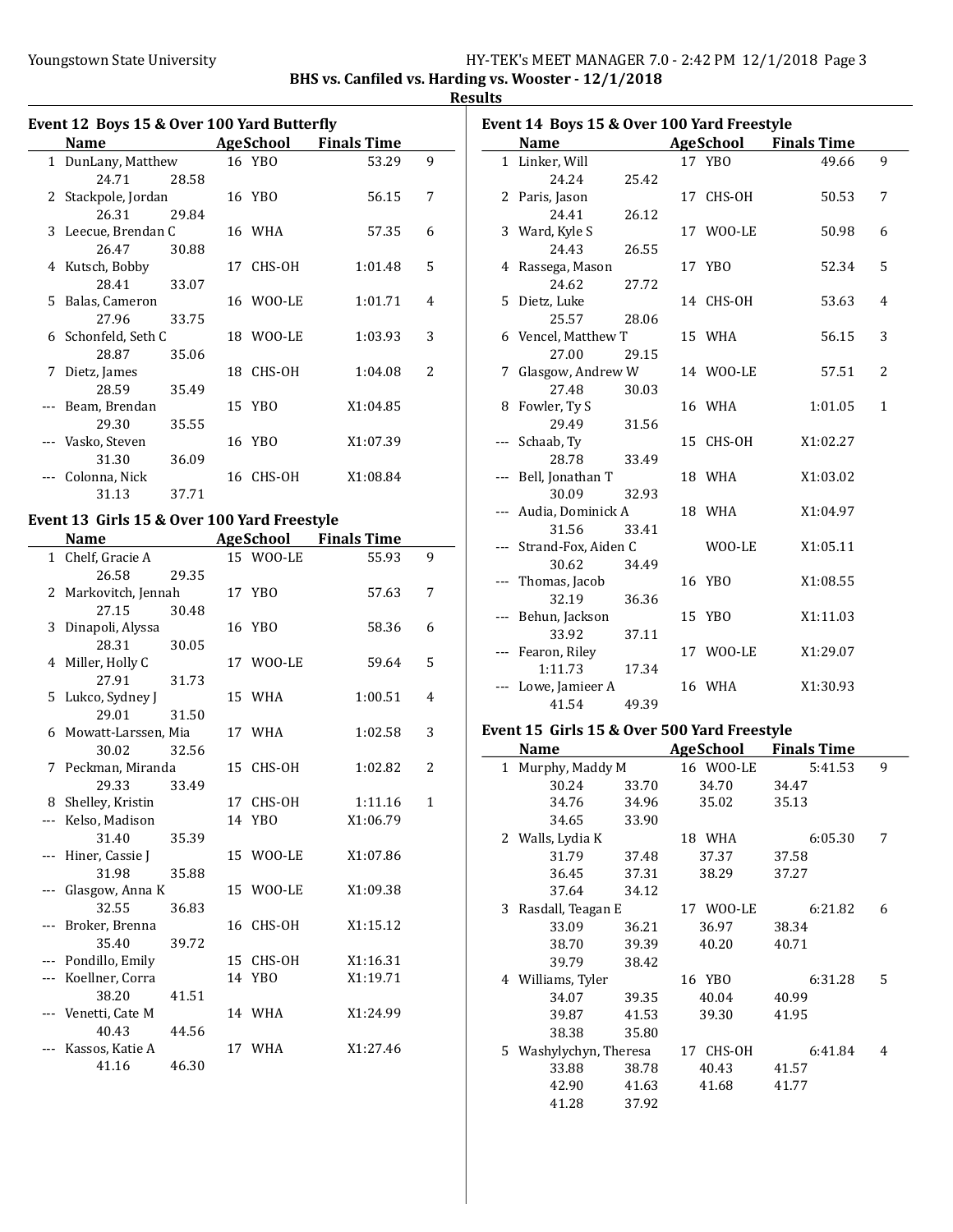### Youngstown State University The Management State University HY-TEK's MEET MANAGER 7.0 - 2:42 PM 12/1/2018 Page 4 BHS vs. Canfiled vs. Harding vs. Wooster - 12/1/2018

### **Results**

|   | (Event 15 Girls 15 & Over 500 Yard Freestyle) |       |                                        |         |   |
|---|-----------------------------------------------|-------|----------------------------------------|---------|---|
|   | <b>Name</b>                                   |       | <b>Example 2 AgeSchool Finals Time</b> |         |   |
|   | 6 Velasquez, Ava                              |       | 15 YBO                                 | 6:45.29 | 3 |
|   | 34.58                                         | 38.00 | 40.55                                  | 41.83   |   |
|   | 42.86                                         | 41.40 | 42.62                                  | 41.90   |   |
|   | 41.20                                         | 40.35 |                                        |         |   |
|   | 7 Esper, Catherine                            |       | 14 CHS-OH                              | 6:57.76 | 2 |
|   | 33.07                                         | 38.91 | 41.85                                  | 42.52   |   |
|   | 43.84                                         | 44.35 | 44.94                                  | 43.70   |   |
|   | 44.36                                         | 40.22 |                                        |         |   |
|   | 8 Kassos, Beth A                              |       | 15 WHA                                 | 7:08.05 | 1 |
|   | 37.19                                         | 42.39 | 44.16                                  | 44.23   |   |
|   | 44.05                                         | 44.62 | 44.63                                  | 44.38   |   |
|   | 43.09                                         | 39.31 |                                        |         |   |
|   |                                               |       |                                        |         |   |
|   | Event 16 Boys 15 & Over 500 Yard Freestyle    |       |                                        |         |   |
|   | Name AgeSchool Finals Time                    |       |                                        |         |   |
|   | 1 Matthew, Thomas C                           |       | 16 WOO-LE                              | 5:02.73 | 9 |
|   | 26.51                                         | 30.32 | 31.31                                  | 31.87   |   |
|   | 31.81                                         | 32.12 | 31.28                                  | 31.44   |   |
|   | 28.93                                         | 27.14 |                                        |         |   |
|   | 2 DunLany, Matthew                            |       | 16 YBO                                 | 5:03.95 | 7 |
|   | 26.90                                         | 30.16 | 31.18                                  | 31.79   |   |
|   | 31.96                                         | 31.99 | 31.60                                  | 31.56   |   |
|   | 29.57                                         | 27.24 |                                        |         |   |
|   | 3 DiDomenico, Robby                           |       | 18 CHS-OH                              | 5:27.70 | 6 |
|   | 28.05                                         | 30.85 | 32.05                                  | 32.92   |   |
|   | 33.56                                         | 34.06 | 33.82                                  | 34.44   |   |
|   | 34.33                                         | 33.62 |                                        |         |   |
|   | 4 Cailor, Carter                              |       | 15 YBO                                 | 5:30.67 | 5 |
|   | 29.14                                         | 32.47 | 33.42                                  | 33.85   |   |
|   | 34.07                                         | 34.23 | 34.15                                  | 33.59   |   |
|   | 33.76                                         | 31.99 |                                        |         |   |
|   | 5 Sibilia, John P                             |       | 14 WOO-LE                              | 5:49.17 | 4 |
|   | 29.59                                         | 33.33 | 34.57                                  | 35.53   |   |
|   | 36.31                                         | 36.56 | 36.90                                  | 36.86   |   |
|   | 36.52                                         | 33.00 |                                        |         |   |
|   | 6 Criazzo, Joseph R                           |       | 15 WHA                                 | 5:49.97 | 3 |
|   | 30.73                                         | 33.40 | 35.41                                  | 35.89   |   |
|   | 35.79                                         | 35.78 | 36.14                                  | 36.39   |   |
|   | 35.70                                         | 34.74 |                                        |         |   |
|   | 7 Peckman, Matthew                            |       | 17 CHS-OH                              | 6:14.23 | 2 |
|   | 27.92                                         | 34.07 | 37.48                                  | 38.74   |   |
|   | 38.62                                         | 39.21 | 39.86                                  | 40.28   |   |
|   | 39.47                                         | 38.58 |                                        |         |   |
| 8 | Audia, Dominick A                             |       | 18 WHA                                 | 6:50.20 | 1 |
|   | 35.14                                         | 38.77 | 41.18                                  | 41.96   |   |
|   | 42.61                                         | 43.57 | 42.94                                  | 42.93   |   |
|   | 42.16                                         | 38.94 |                                        |         |   |
|   |                                               |       |                                        |         |   |

### Event 17 Girls 15 & Over 200 Yard Freestyle Relay

| <b>Team</b>          |       | Relav | <b>Finals Time</b>       |    |
|----------------------|-------|-------|--------------------------|----|
| YBO.                 |       |       | 1:43.03                  | 18 |
| 1) Flatley, Mikel 17 |       |       | 2) Dinapoli, Alyssa 16   |    |
| 3) Kuras, Alison 17  |       |       | 4) Markovitch, Jennah 17 |    |
| 25.74                | 26.18 | 25.72 | 25.39                    |    |

| 2 WOO-LE          | A                                                                                                                                                                                                                                                                                                                 | 1:46.45 | 14                                                                                                                                                                                                                                                                                                              |
|-------------------|-------------------------------------------------------------------------------------------------------------------------------------------------------------------------------------------------------------------------------------------------------------------------------------------------------------------|---------|-----------------------------------------------------------------------------------------------------------------------------------------------------------------------------------------------------------------------------------------------------------------------------------------------------------------|
|                   |                                                                                                                                                                                                                                                                                                                   |         |                                                                                                                                                                                                                                                                                                                 |
|                   |                                                                                                                                                                                                                                                                                                                   |         |                                                                                                                                                                                                                                                                                                                 |
| 26.95             | 27.28                                                                                                                                                                                                                                                                                                             | 24.97   |                                                                                                                                                                                                                                                                                                                 |
| 3 CHS-OH          | A                                                                                                                                                                                                                                                                                                                 | 1:49.33 | 12                                                                                                                                                                                                                                                                                                              |
|                   |                                                                                                                                                                                                                                                                                                                   |         |                                                                                                                                                                                                                                                                                                                 |
|                   |                                                                                                                                                                                                                                                                                                                   |         |                                                                                                                                                                                                                                                                                                                 |
| 27.98             | 27.76                                                                                                                                                                                                                                                                                                             | 26.35   |                                                                                                                                                                                                                                                                                                                 |
| 4 WHA             | A                                                                                                                                                                                                                                                                                                                 | 1:49.56 | 10                                                                                                                                                                                                                                                                                                              |
|                   |                                                                                                                                                                                                                                                                                                                   |         |                                                                                                                                                                                                                                                                                                                 |
|                   |                                                                                                                                                                                                                                                                                                                   |         |                                                                                                                                                                                                                                                                                                                 |
| 27.60             | 27.79                                                                                                                                                                                                                                                                                                             | 26.19   |                                                                                                                                                                                                                                                                                                                 |
| 5 YBO             | B                                                                                                                                                                                                                                                                                                                 | 1:51.86 | 8                                                                                                                                                                                                                                                                                                               |
| 1) Ho, Hayley 14  |                                                                                                                                                                                                                                                                                                                   |         |                                                                                                                                                                                                                                                                                                                 |
| 3) Wert, Casey 15 |                                                                                                                                                                                                                                                                                                                   |         |                                                                                                                                                                                                                                                                                                                 |
| 27.00             | 28.50                                                                                                                                                                                                                                                                                                             | 28.86   |                                                                                                                                                                                                                                                                                                                 |
| 6 WOO-LE          | B                                                                                                                                                                                                                                                                                                                 | 1:55.95 | 6                                                                                                                                                                                                                                                                                                               |
|                   |                                                                                                                                                                                                                                                                                                                   |         |                                                                                                                                                                                                                                                                                                                 |
|                   |                                                                                                                                                                                                                                                                                                                   |         |                                                                                                                                                                                                                                                                                                                 |
| 29.93             | 29.32                                                                                                                                                                                                                                                                                                             | 29.47   |                                                                                                                                                                                                                                                                                                                 |
| 7 CHS-OH          | B                                                                                                                                                                                                                                                                                                                 | 1:58.70 | 4                                                                                                                                                                                                                                                                                                               |
|                   |                                                                                                                                                                                                                                                                                                                   |         |                                                                                                                                                                                                                                                                                                                 |
|                   |                                                                                                                                                                                                                                                                                                                   |         |                                                                                                                                                                                                                                                                                                                 |
| 29.64             | 28.93                                                                                                                                                                                                                                                                                                             | 28.20   |                                                                                                                                                                                                                                                                                                                 |
|                   | 1) Miller, Holly C 17<br>3) Loguidice, Emma E 16<br>27.25<br>1) Dawson, Elle 16<br>3) Peckman, Miranda 15<br>27.24<br>1) McBane, Katie A 17<br>3) Lukco, Sydney J 15<br>27.98<br>27.50<br>1) Brinkerhoff, Brittany L 17<br>3) Frantz, Olivia 15<br>27.23<br>1) Klepec, Sarah 14<br>3) Kelty, Isabella 16<br>31.93 |         | 2) Sibilia, Michelle A 17<br>4) Chelf, Gracie A 15<br>2) Helmick, Jordan 15<br>4) Schuler, Sydney 17<br>2) Mowatt-Larssen, Mia 17<br>4) Walls, Lydia K 18<br>2) Yocum, Abby 16<br>4) Williams, Tyler 16<br>2) Cochran, Audrey R 15<br>4) Chelf, Emma M 15<br>2) Ahmad, Sabreen 16<br>4) Washylychyn, Theresa 17 |

# Event 18 Boys 15 & Over 200 Yard Freestyle Relay

| Team                    |       | <b>Relay</b>      | <b>Finals Time</b>       |    |
|-------------------------|-------|-------------------|--------------------------|----|
| 1 YBO                   |       | A                 | 1:30.72                  | 18 |
| 1) Rassega, Mason 17    |       |                   | 2) Linker, Will 17       |    |
| 3) DunLany, Matthew 16  |       |                   | 4) Basista, Noah 17      |    |
| 23.66                   | 22.33 | 22.96             | 21.77                    |    |
| 2 CHS-OH                |       | A                 | 1:34.20                  | 14 |
| 1) Kutsch, Bobby 17     |       |                   | 2) Dietz, James 18       |    |
| 3) Peckman, Matthew 17  |       |                   | 4) Paris, Jason 17       |    |
| 23.65                   | 24.31 | 23.64             | 22.60                    |    |
| 3 WOO-LE                |       | A                 | 1:34.49                  | 12 |
| 1) Ward, Kyle S 17      |       |                   | 2) Balas, Cameron 16     |    |
| 3) Boucher, Jaden B 15  |       |                   | 4) Matthew, Thomas C 16  |    |
| 23.18                   | 25.04 | 24.35             | 21.92                    |    |
| 4 CHS-OH                |       | B                 | 1:38.33                  | 10 |
| 1) Fritz, Connor 15     |       |                   | 2) Colonna, Nick 16      |    |
| 3) Klepec, Joe 17       |       | 4) Dietz, Luke 14 |                          |    |
| 24.67                   | 24.44 | 25.06             | 24.16                    |    |
| 5 YBO                   |       | B                 | 1:43.36                  | 8  |
| 1) Henderson, Ben 17    |       |                   | 2) Yocum, Justin 13      |    |
| 3) Beichner, Andy 17    |       |                   | 4) Beam, Brendan 15      |    |
| 24.81                   | 25.73 | 26.35             | 26.47                    |    |
| 6 WOO-LE                |       | B                 | 1:49.73                  | 6  |
| 1) Sibilia, John P 14   |       |                   | 2) Strand-Fox, Aiden C   |    |
| 3) Schonfeld, Seth C 18 |       |                   | 4) Strand-Fox, Tyler     |    |
| 30.30                   | 26.63 | 26.83             | 25.97                    |    |
| 7 WHA                   |       | B                 | 1:57.52                  | 4  |
| 1) Loudin, Ty A 18      |       |                   | 2) Fox, Steven A 17      |    |
| 3) Bell, Jonathan T 18  |       |                   | 4) Peterson, Carson R 14 |    |
| 28.23                   | 30.82 | 29.71             | 28.76                    |    |
|                         |       |                   |                          |    |

# Event 19 Girls 15 & Over 100 Yard Backstroke

| <b>Name</b>        | AgeSchool Finals Time |         |  |
|--------------------|-----------------------|---------|--|
| 1 Hootman, Julia L | 15 WOO-LE             | 1:05.24 |  |
| 33.29<br>31.95     |                       |         |  |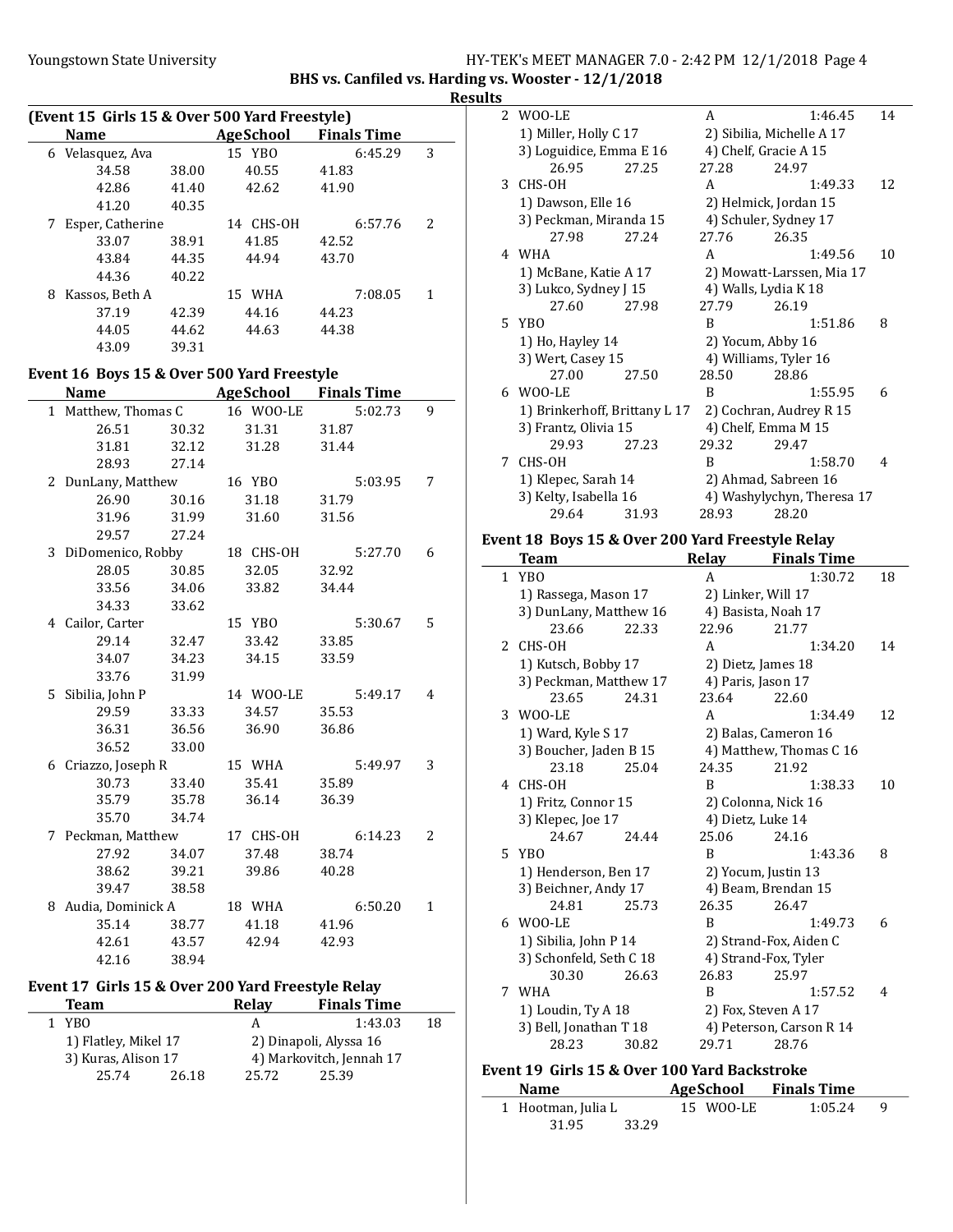### Youngstown State University The Management State University HY-TEK's MEET MANAGER 7.0 - 2:42 PM 12/1/2018 Page 5

BHS vs. Canfiled vs. Harding vs. Wooster - 12/1/2018 Results

| (Event 19 Girls 15 & Over 100 Yard Backstroke) |                          |       |  |           |                    |   |
|------------------------------------------------|--------------------------|-------|--|-----------|--------------------|---|
|                                                | <b>Name</b>              |       |  | AgeSchool | <b>Finals Time</b> |   |
|                                                | 2 Kim, Min-Kyung         |       |  | 18 WOO-LE | 1:05.73            | 7 |
|                                                | 30.93                    | 34.80 |  |           |                    |   |
| 3                                              | Dinapoli, Alyssa         |       |  | 16 YBO    | 1:06.22            | 6 |
|                                                | 33.23                    | 32.99 |  |           |                    |   |
|                                                | 4 Dawson, Elle           |       |  | 16 CHS-OH | 1:08.92            | 5 |
|                                                | 32.49                    | 36.43 |  |           |                    |   |
| 5.                                             | Huston, Ella             |       |  | 14 YBO    | 1:10.23            | 4 |
|                                                | 33.44                    | 36.79 |  |           |                    |   |
|                                                | 6 Klepec, Sarah          |       |  | 14 CHS-OH | 1:14.63            | 3 |
|                                                | 35.96                    | 38.67 |  |           |                    |   |
|                                                | 7 Tenney, Sydney E       |       |  | 15 WHA    | 1:24.63            | 2 |
|                                                | 40.83                    | 43.80 |  |           |                    |   |
|                                                | --- Schwendeman, Allyson |       |  | 14 YBO    | X1:14.80           |   |
|                                                | 35.40                    | 39.40 |  |           |                    |   |
|                                                | --- Folks, Michaela R    |       |  | 16 WOO-LE | X1:18.49           |   |
|                                                | 36.81                    | 41.68 |  |           |                    |   |
|                                                | Hiner, Cassie J          |       |  | 15 WOO-LE | X1:18.90           |   |
|                                                | 38.39                    | 40.51 |  |           |                    |   |
|                                                | Searcy, Tessa            |       |  | 14 CHS-OH | X1:25.32           |   |
|                                                | 38.99                    | 46.33 |  |           |                    |   |
|                                                | Esper, Catherine         |       |  | 14 CHS-OH | X1:25.44           |   |

# Event 20 Boys 15 & Over 100 Yard Backstroke

| Name                   |       | <b>AgeSchool</b> | <b>Finals Time</b> |                |
|------------------------|-------|------------------|--------------------|----------------|
| 1 Flatley, River       |       | 15 YBO           | 58.98              | 9              |
| 28.53                  | 30.45 |                  |                    |                |
| 2 Fritts, Tim          |       | 17 WOO-LE        | 1:02.30            | 7              |
| 29.80                  | 32.50 |                  |                    |                |
| 3 Cailor, Carter       |       | 15 YBO           | 1:03.94            | 6              |
| 31.32                  | 32.62 |                  |                    |                |
| 4 Fritz, Connor        |       | 15 CHS-OH        | 1:04.15            | 5              |
| 30.96                  | 33.19 |                  |                    |                |
| 5 Boucher, Jaden B     |       | 15 WOO-LE        | 1:06.35            | 4              |
| 32.16                  | 34.19 |                  |                    |                |
| 6 DiCenso, Tino J      |       | 16 WHA           | 1:09.09            | 3              |
| 33.11                  | 35.98 |                  |                    |                |
| 7 Colonna, Nick        |       | 16 CHS-OH        | 1:09.39            | $\overline{2}$ |
| 33.05                  | 36.34 |                  |                    |                |
| 8 Fox, Steven A        |       | 17 WHA           | 1:37.19            | 1              |
| 47.18                  | 50.01 |                  |                    |                |
| --- Yocum, Justin      |       | 13 YBO           | X1:06.26           |                |
| 32.68                  | 33.58 |                  |                    |                |
| --- Parker, Liam       |       | 14 YBO           | X1:12.78           |                |
| 1:11.29                | 1.49  |                  |                    |                |
| --- Miles, Ryan T      |       | 15 WOO-LE        | X1:16.95           |                |
| 36.30                  | 40.65 |                  |                    |                |
| --- Peterson, Carson R |       | 14 WHA           | X1:20.51           |                |
| 38.57                  | 41.94 |                  |                    |                |
| Dodge, Ethan J         |       | 14 WHA           | X1:40.94           |                |
| 49.01                  | 51.93 |                  |                    |                |

### Event 21 Girls 15 & Over 100 Yard Breaststroke

| <b>Name</b>  |       | AgeSchool | <b>Finals Time</b> |   |
|--------------|-------|-----------|--------------------|---|
| 1 Ho, Hayley |       | 14 YBO    | 1:12.72            | q |
| 34.54        | 38.18 |           |                    |   |

| w |                       |       |           |          |                          |
|---|-----------------------|-------|-----------|----------|--------------------------|
|   | 2 Cochran, Audrey R   |       | 15 WOO-LE | 1:13.96  | 7                        |
|   | 34.15                 | 39.81 |           |          |                          |
|   | 3 Yocum, Abby         |       | 16 YBO    | 1:18.59  | 6                        |
|   | 36.45                 | 42.14 |           |          |                          |
|   | 4 Loguidice, Emma E   |       | 16 WOO-LE | 1:23.43  | 5                        |
|   | 38.47                 | 44.96 |           |          |                          |
|   | 5 Schuler, Sydney     |       | 17 CHS-OH | 1:24.62  | 4                        |
|   | 39.01                 | 45.61 |           |          |                          |
|   | 6 Durham, Mackenzie   |       | 16 CHS-OH | 1:29.99  | 3                        |
| 7 | Broker, Brenna        |       | 16 CHS-OH | 1:30.69  | $\overline{\mathcal{L}}$ |
|   | 42.62                 | 48.07 |           |          |                          |
|   | --- Widrig, MacKenzie |       | 17 YBO    | X1:24.61 |                          |
|   | 39.64                 | 44.97 |           |          |                          |
|   | --- Kelso, Madison    |       | 14 YBO    | X1:24.97 |                          |
|   | 40.65                 | 44.32 |           |          |                          |
|   | --- Frantz, Olivia    |       | 15 WOO-LE | X1:29.02 |                          |
|   | 40.30                 | 48.72 |           |          |                          |
|   | --- Chelf, Emma M     |       | 15 WOO-LE | X1:30.70 |                          |
|   | 42.24                 | 48.46 |           |          |                          |
|   | Ahmad, Sabreen        |       | 16 CHS-OH | XDO      |                          |
|   | 47.78                 | 53.90 |           |          |                          |

### Event 22 Boys 15 & Over 100 Yard Breaststroke

|              | Name                |       | <b>AgeSchool</b> | <b>Finals Time</b> |                          |
|--------------|---------------------|-------|------------------|--------------------|--------------------------|
| $\mathbf{1}$ | Basista, Noah       |       | 17 YBO           | 1:01.43            | 9                        |
|              | 1:01.63             |       |                  |                    |                          |
|              | 2 Balas, Cameron    |       | 16 WOO-LE        | 1:09.69            | 7                        |
| 3            | Klepec, Joe         |       | 17 CHS-OH        | 1:11.64            | 6                        |
|              | 1:11.72             |       |                  |                    |                          |
|              | 4 Mascola, Siman    |       | 16 YBO           | 1:12.29            | 5                        |
|              | 1:12.79             |       |                  |                    |                          |
|              | 5 Schaab, Ty        |       | 15 CHS-OH        | 1:14.16            | 4                        |
|              | 1:14.22             |       |                  |                    |                          |
|              | 6 Strand-Fox, Tyler |       | WOO-LE           | 1:15.84            | 3                        |
|              | 1:15.97             |       |                  |                    |                          |
|              | 7 Loudin, Ty A      |       | 18 WHA           | 1:22.38            | $\overline{\mathcal{L}}$ |
|              | 1:22.45             |       |                  |                    |                          |
| 8            | Kassos, Nick M      |       | 15 WHA           | 1:22.79            | 1                        |
|              | 1:22.59             | 0.20  |                  |                    |                          |
|              | --- Beichner, Andy  |       | 17 YBO           | X1:15.55           |                          |
|              | 34.71               | 40.84 |                  |                    |                          |
|              | Lubell, Xavier A    |       | WOO-LE           | X1:21.58           |                          |
|              | 37.01               | 44.57 |                  |                    |                          |
|              | Striggow, Mattis    |       | 17 YBO           | X1:28.79           |                          |
|              | 39.70               | 49.09 |                  |                    |                          |
|              | Reed, Korbin S      |       | 16 WOO-LE        | <b>XDQ</b>         |                          |
|              | 48.21               | 57.12 |                  |                    |                          |

### Event 23 Girls 15 & Over 400 Yard Freestyle Relay

| <b>Team</b>              |       | Relay               | <b>Finals Time</b>   |    |
|--------------------------|-------|---------------------|----------------------|----|
| 1 YBO                    |       | А                   | 3:51.85              | 18 |
| 1) Markovitch, Jennah 17 |       | 2) Kuras, Alison 17 |                      |    |
| 3) Dinapoli, Alyssa 16   |       |                     | 4) Flatley, Mikel 17 |    |
| 27.76                    | 58.54 | 27.23               | 58.67                |    |
| 28.38                    | 58.86 | 26.16               | 55.78                |    |